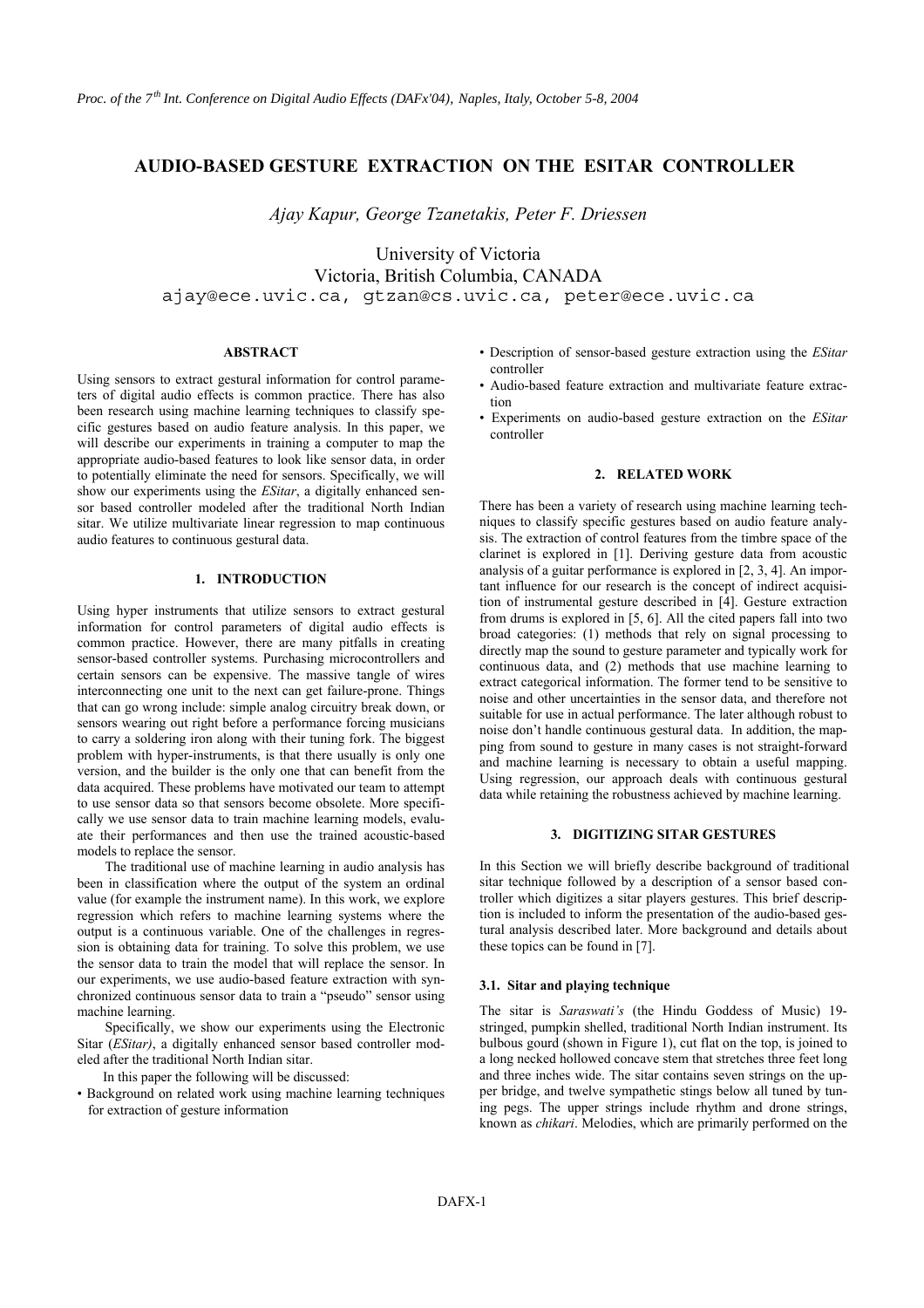upper-most string and occasionally the second string, induce sympathetic resonances in the twelve strings below. The sitar can have up to 22 moveable frets, tuned to the notes of a *Raga* (the melodic mode, scale, order, and rules of a particular piece of Indian classical music) [8,9,10,11].



Figure 1: *The traditional North Indian sitar.* 

It is important to understand the traditional playing style of the sitar to comprehend how our controller captures its hand gestures. Our controller design has been informed by the needs and constraints of the long tradition and practice of sitar playing. It should be noted that there are two main styles of sitar technique: Ustad Vilayat Khan's system and Pandit Ravi Shankar's system. [10] The *ESitar* is modeled based on the Vilayat Khan system.

Monophonic melodies are performed primarily on the outer main string, and occasionally on the copper string. The sitar player uses his left index finger and middle finger, as shown in Figure 2(a), to press the string to the fret to play the desired *swara* (note)*.* The frets are elliptically curved so the string can be pulled downward, to bend to a higher note. This is how a performer incorporates the use of *shruti* (microtones) which is an essential characteristic of traditional classical Indian music.

On the right index finger, a sitar player wears a ring like plectrum, known as a *mizrab.* The right hand thumb, remains securely on the edge of the *dand* (neck) as shown on Figure 3(a), as the entire right hand gets pulled up and down over the main seven strings, letting the *mizrab* strum the desired melody. An upward stroke is known as *Dha* and a downward stroke is known as *Ra.*  [9,10]. The two main gestures we capture using sensors and subsequently try to model using audio-based analysis are: 1) the pitch/fret position and 2) the *mizrab* stroke direction. The corresponding sensors are described in the following Subsection.

#### **3.2. The ESitar Controller**

The *ESitar* was built with the goal of capturing a variety of gestural input data. For our experiments, we are interested in gestures that deduce monophonic pitch detection and mizrab pluck direction. A variety of different families of sensor technology and signal processing methods are used, combined with Atmel AVR ATMega16 microcontroller[12], which serves as the brain of the *ESitar*.

#### *3.2.1. Fret Detection*

The currently played fret is deduced using an exponentially distributed set of resistors which form a network interconnecting in series each of the frets on the *ESitar* (pictured in Figure 2(b)). When the left hand fingers depress the string to touch a fret (as shown in Figure  $2(a)$ ), current flows through the string and the segment of the resistor network between the bottom and the played fret. The voltage drop across the in-circuit segment of the resistor network is digitized by the microcontroller. Using a lookup table it maps each unique value to a corresponding fret number and sends it out as a MIDI message.



Figure 2: *(a) Traditional fingers playing fret technique; (b) Network of resistors on the frets of the ESitar.*

As mentioned before, the performer may pull the string downward, bending a pitch to a higher note (for example play a *Cb*  from the *A* fret). To capture this additional information that is independent of the played fret, we fitted the instrument with a piezo pick-up to be fed into a pitch detector. We chose to implement the pitch detector as a *pure data* [13] external object using an auto-correlation based method [14]. The pitch detection is bounded below by the pitch of the currently played fret and allowed a range of eight semi-tones above to help eliminate octave errors.

### *3.2.2. Mizrab Pluck Direction*

We are able to deduce the direction of a *mizrab* stroke using a force sensing resistor (FSR), which is placed directly under the right hand thumb, as shown in Figure 3. As mentioned before, the thumb never moves from this position while playing, however, the applied force varies based on *mizrab* stroke direction. A *Dha*  stroke (upward stroke) produces more pressure on the thumb than a *Ra* stroke (downward stroke). We send a continuous stream of data from the FSR via MIDI, because this data is rhythmically in time and can be used compositionally for more then just deducing pluck direction.



Figure 3: *(a) Traditional mizrab technique (notice thumb position); (b) FSR sensor used to measure thumb pressure.* 

# **4. AUDIO-BASED ANALYSIS**

In this Section we describe how the audio signal is analyzed. For each short time segment of audio data numerical features are calculated. At the same time, sensor data is also captured. These two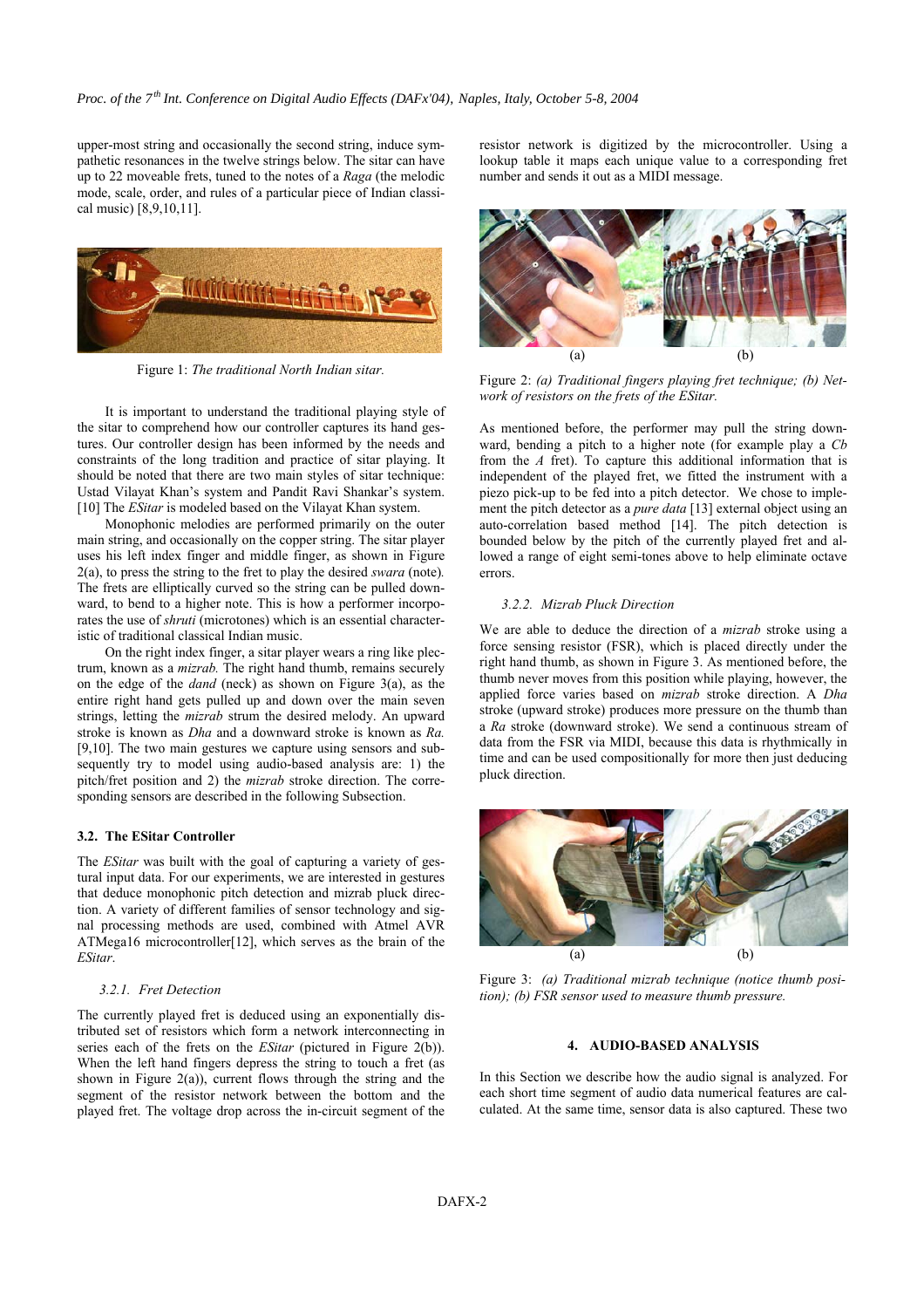steams of data potentially have different sampling rates. In addition, in some cases, the gestural data is not regularly sampled. We have developed tools to align the two streams of data for these cases. Once the features are aligned with the sensor data, we train a "pseudo" sensor using regression .and explore its performance.

# **4.1. Audio-Based feature extraction**

The feature set used for the experiments described in this paper is based on standard features used in isolated tone musical instrument classification, music and audio recognition. It consists of 4 features computed based on the Short Time Fourier Transform (STFT) magnitude of the incoming audio signal. It consists of the Spectral Centroid (defined as the first moment of the magnitude spectrum), Rolloff and Flux as well as RMS energy. More details about these features can be found in [15]. The features are calculated using a short time analysis window with duration 10-40 milliseconds. In addition, the means and variances of the features over a larger texture window (0.2-1.0 seconds) are computed resulting in a feature set with 8 dimensions. The large texture window captures the dynamic nature of spectral information over time and it was a necessary addition to achieve any results in mapping features to gestures. Ideally the size of the analysis and texture windows should correspond as closely as possible to the nature time resolution of the gesture we want to map. In our experiments we have looked at how these parameters affect the desired output. In addition, the range of values we explored was determined empirically by inspecting the data acquired by the sensors.

# **4.2. Audio-Based Pitch Extraction**

The pitch of the melody string (without the presence of drones) is extracted directly from the audio signals using the method described in [16]. This method is an engineering simplification of a perceptually-based pitch detector and works by slitting the signal into two frequency bands (above and bellow 1000Hz), applying envelope extraction on the high-frequency band followed by enhanced autocorrelation (a method for reducing the effect of harmonic peaks in pitch estimation). Figure 4 shows a graph of a simple ascending diatonic scale calculated directly from audio analysis.



Figure 4: *Graph of Audio-Based Pitch extraction on an ascending diatonic scale without drone strings being played.* 

The audio-based pitch extraction is similar to many existing systems that do not utilize machine learning therefore it will not be further discussed. Currently the audio-based pitch extraction works only if the drone strings are not audible. We are planning to explore a machine learning approach to pitch extraction when the drone strings are sounding in the future.

The interaction between sensors and audio-based analysis can go both ways. For example we used the audio-based pitch extractor to debug and calibrate the fret-sensor. Then the fret sensor can be used as ground truth for machine learning of the pitch in the presence of drone strings. We believe that this bootstrapping process can be very handy in the design and development of gestural music interfaces in general.

#### **4.3. Regression Analysis**

Regression refers to the prediction of real-valued outputs from real-valued inputs. Multivariate regression refers to predicting a single real-valued output from multiple real-valued inputs. A classic example is predicting the height of a person using their measure weight and age. There are a variety of methods proposed in the machine learning [17] literature for regression. For the experiments described in this paper, we use linear regression where the output is formed as a linear combination of the inputs with an additional constant factor. Linear regression is fast to compute and therefore useful for doing repetitive experiments for exploring the parameter. We also employ a more powerful back propagation neural network [18] that can deal with non-linear combinations of the input data. The neural network is slower to train but provides better regression performance. Finally, the M5 prime decision tree based regression algorithm was also used [19]. The performance of regression is measured by a correlation coefficient which ranges from 0.0 to 1.0 where 1.0 indicates a perfect fit. In the case of gestural control, there is significant amount of noise and the sensor data doesn't necessarily reflect directly the gesture to be captured. Therefore, the correlation coefficient can mainly be used as a relative performance measure between different algorithms rather than an absolute indication of audio-based gestural capturing.

#### **5. AUDIO-BASED GESTURE EXTRACTION**

#### **5.1. Data Collection**

In order to conduct the experiments the following tools were used to record audio and sensor data. Audio files were recorded with DigiDesign's ProTools Digi 002 Console using a piezo pickup (shown in Figure 4) placed directly on the sitar's *tabli*. Midi data was piped through *pure data* [13] ([http://pure-data.sour](http://pure-data.sourceforge.net/) [ceforge.net/](http://pure-data.sourceforge.net/)) where it was filtered and sent to a custom built Midi Logger program which recorded time stamps and all midi signals*.* Feature extraction of the audio signals was performed using *Marsyas* [20] (<http://marsyas.sourceforge.net>). The sampling rate of the audio files and the sensor data were not the same. The audio data was sampled at 44100 Hz and then downsampled for processing to 22050 Hz. Also the sensor data was not regularly sampled. Tools were developed to align the data for use with *Weka* [21] ([http://www.cs.waikato.ac.nz/](http://www.cs.waikato.ac.nz/ml/weka/) [ml/weka/](http://www.cs.waikato.ac.nz/ml/weka/))*,* a tool for data mining with a collection of various machine learning algorithms.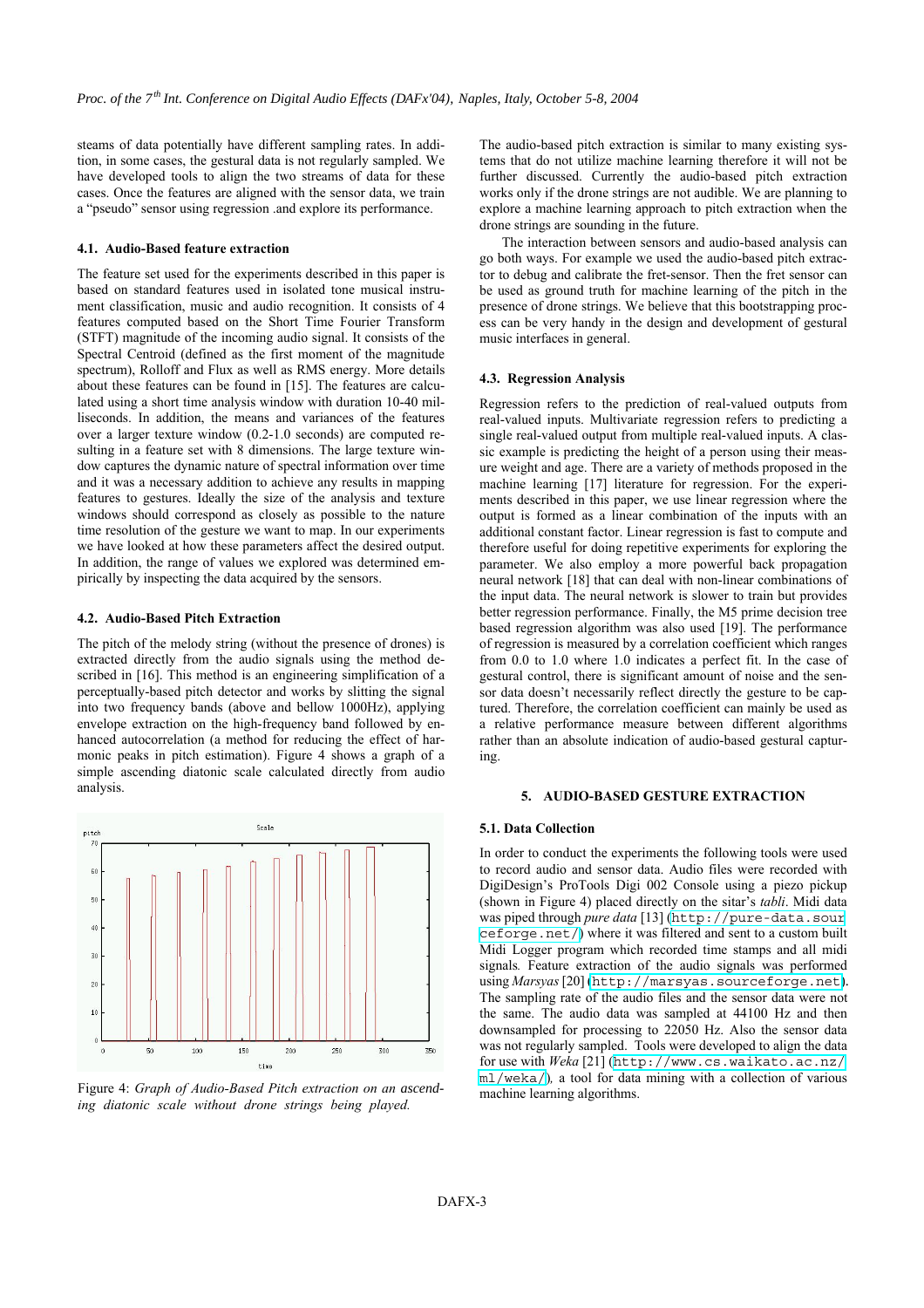For the experiments, excerpts of a *jhala* portion of a *raga* were performed on the *ESitar*. *Jhala* is a portion of sitar performance characterized by the constant repetition of pitches, including the drone, creating a driving rhythm. [10] Because of the rhythmic nature of this type of playing we chose to explore the signals of the thumb sensor to get an inclination of *mizrab* pluck direction using audio-based feature analysis and regressive machine learning algorithms.

### **5.1. Experiments using Regression Analysis**

Our first experiment was to analyze the effect of the analysis window size used for audio based feature extraction. Table 1 shows the results from this experiment. Take note that the texture size remained constant at 0.5 seconds and linear regression was used. The correlation coefficient for random inputs is 0.14. It is apparent based on the table that an analysis window of length 256 (which corresponds to 10 milliseconds) achieves the best results. It can also be seen that the results are significantly better than chance. We used this window size for the next experiment.

| <b>Analysis Window Size</b><br>(samples at 22.5 KHz) | 128    | 256    | 512    |
|------------------------------------------------------|--------|--------|--------|
| <b>Correlation Coefficient</b>                       | 0.2795 | 0.3226 | 0.2414 |

Table 1: *Effect of analysis window size.* 

The next experiment explored the effect of texture window size and choice of regression method. Table 2 shows the results from this experiment. The rows correspond to regression methods and the columns correspond to texture window sizes expressed in number of analysis windows. For example, 40 corresponds to 40 windows of 256 samples at 22050 Hz sampling rate which is approximately 0.5 seconds. To avoid overfitting we use a percentage split where the first 50% of the audio and gesture data recording is used to train the regression algorithm which is subsequently used to predict the second half of recorded data.

|                          | <i>10</i> | 20   | 30   | 40   |
|--------------------------|-----------|------|------|------|
| Random Input             | 0.14      | 0.14 | 0.14 | 0.14 |
| <b>Linear Regression</b> | 0.28      | 0.33 | 0.28 | 0.27 |
| <b>Neural Network</b>    | 0.27      | 0.45 | 0.37 | 0.43 |
| M5' Regression<br>Method | 0.28      | 0.39 | 0.37 | 0.37 |

Table 2: *Effect of texture window size (columns) and regression method (rows).* 

It is evident from the table and Figure 5 that the best choice of texture window size is 20 which corresponds to 0.25 seconds. In addition, the best regression performance was obtained using the back propogation neural network. Another interesting observation is that the relation of inputs to outputs is non-linear as can be seen

from the performance of the neural network and M5' regression algorithm compared to the linear regression.



Figure 5: *Graph showing the effect of texture window size and regression method.* 

### **6. CONCLUSIONS AND FUTURE WORK**

In this paper, we propose the use of machine learning methods and more specifically regression for replacing sensors with analysis of the audio input data. A proof-of-concept experiment to verify this idea was conducted using the ESitar controller. Our preliminary results indicate that regression can be used to predict non-trivial continuous control data such as the thumb sensor of the ESitar without using sensors. Previous methods either relied on complex signal processing design and were not robust to noise or only dealt with classification into discrete labels. Our approach handles gracefully both problems with minimal user involvement as the training is performed using the sensor we are trying to replace without requiring any human annotation. We show how the choice of regression method and analysis parameters affects the results for a particular recording. There is a lot of work to be done in exploring how this approach can be used and this is only the beginning.

There are many directions for future work. We are exploring the use of additional audio-based features such as Mel-Frequency Cepstral Coefficients (MFCC) and Linear Prediction Coefficients (LPC). We are also gathering more recording to use for analysis. Creating tools for further processing the gesture data to reduce the noise and outliers is another direction for future research. We would also like to try and predict other types of gestural data such as fret position. Another eventual goal is to use this technique to transcribe the sitar and other Indian music. We are also interested in using this method for other instruments such as the tabla and snare drum.

# **7. ACKNOWLEDGEMENTS**

Many thanks to Scott Wilson, Ari Lazier, Phil Davidson, Michael Gurevich, Bill Verplank, and Perry Cook for their contribution in building the *ESitar*. Another thanks to Phil Davidson for his Midi